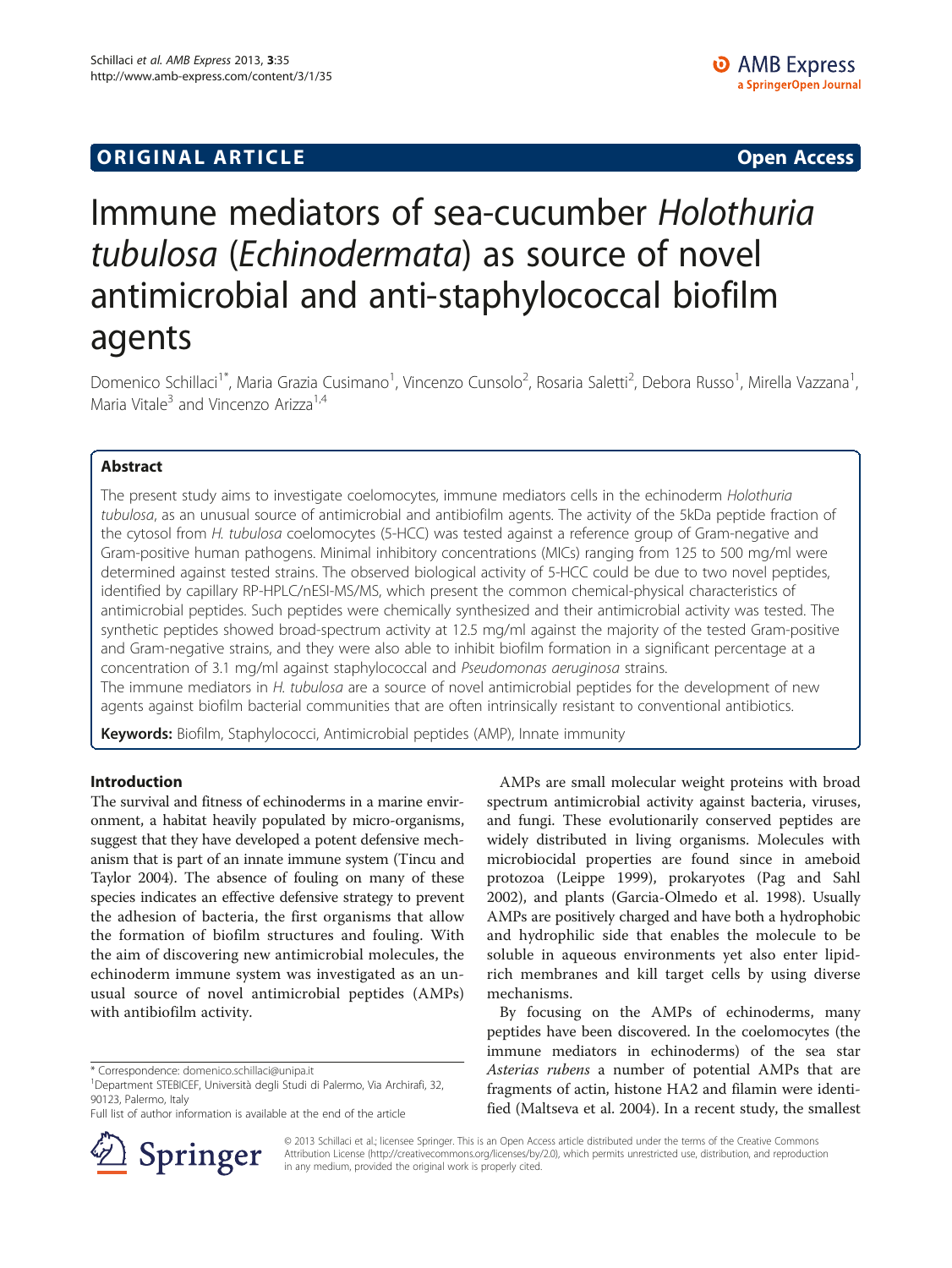peptide fragment of a beta-thymosin detected in the coelomocytes of Mediterranean sea-urchin Paracentrotus lividus showed the common chemical-physical characteristics of AMPs (Schillaci et al. [2012](#page-8-0)). In addition, two cystein-rich AMPs, named centrocyns, have been identified in the green sea urchin Strongylocentrotus droebachiensis (Li et al. [2010\)](#page-8-0).

Recently Haug et al. ([2002\)](#page-8-0) described an antimicrobial peptide in the supernatant of the egg homogenate of Cucumaria frondosa with a high antibacterial activity, especially against Gram-positive bacteria. In Cucumaria echinata a peptide of 20 amino acids was described, corresponding to the sequence from residue 332 of hemolytic lectin CEL-III, which exhibited strong antibacterial activity toward Gram-positive bacteria. The antibacterial activity of this peptide was correlated with its membranepermeabilizing activity that perturbs bacterial cell membranes, leading to enhancement of their permeability (Hatakeyama et al. [2004](#page-8-0)).

Over the last years, the study on natural AMPs has attracted considerable interest as a new class of antimicrobial drugs with antibiofilm activity (Batoni et al. [2011](#page-8-0); Herrmann et al. [2010](#page-8-0)).

The growth of bacteria as biofilms is responsible for biomaterial and device-associated infections (Donlan [2001](#page-8-0)). Furthermore it is an important virulence factor of pathogens, like Staphylococcus aureus and Pseudomonas aeruginosa, in the development of the chronic form of their infections in human beings, such as native valve endocarditis, burn or wound infections, cystic fibrosisassociated infections, otolaryngological infections, etc. (Post et al. [2007](#page-8-0)). Biofilms show multi-factorial resistance to conventional antibiotics. Currently no effective therapies that target microbial biofilms exist; the prompt removal of the contaminated device or surgical intervention remain the most effective means to treat biofilmassociated infections (Brady et al. [2008\)](#page-8-0). Therefore novel anti-biofilm agents, treatments and strategies are needed (Projan and Youngman [2002\)](#page-8-0).

With the aim of searching for new antimicrobial agents as alternatives to conventional antibiotics, we focused on the coelomocytes of the echinoderm Holothuria tubulosa (sea-cucumber). The antimicrobial activity of a 5kDa peptide fraction from coelomocyte cytosol of H. tubulosa (5-HCC) was evaluated against a group of important reference strains of well-known human pathogens. Nine peptides were detected in the content of 5-HCC, and two of them were chemically synthesized and tested for their antimicrobial and anti-biofilm activities.

# Materials and methods

# Animals and bleeding procedure

H. tubulosa (sea cucumber) were collected from the Gulf of Palermo (Mongerbino 38°06'58" nord, 13°30'26" est)

at a depth of 10 m near a prairie of Posidonia oceanica and maintained until their use in a refrigerated aquarium at 15°C and fed with commercial invertebrate food (Algamac 2000 Bio-Marine CA USA). The coelomic fluid (CF) was collected by cutting the anterior-dorsal part of the animals with a scalpel and draining the fluid into a plastic cup containing an isosmotic anticoagulant solution (0.5 M NaCl, 20 mM Tris–HCl, 30 mM EDTA; pH 7.4) (ISO-EDTA). Coelomocytes were separated from plasma by centrifugation at 900 g for 10 min at 4°C, washed twice in ISO-EDTA and suspended in the same medium at  $5 \times 10^6$  cells/ml in ISO–EDTA. Total cell counts were determined using an improved Neubauer haemocytometer and dead cells were evaluated by using the eosin-y exclusion test (0.5% in ISO-EDTA).

#### Preparation of coelomocyte lysate supernatant (CLS)

Acid-soluble protein extracts were prepared according to a previously described method (Mercado et al. [2005](#page-8-0)) with some slight modifications. Coelomocytes  $(1 \times 10^7)$ were suspended in a solution of 10% acetic acid in ISO without EDTA, sonicated (Sonifier Branson, model B-15 Danbury, CT USA) for 1 min at 0°C (1 pulse per second, 70% duty cycle) and centrifuged at  $27,000 \times g$  for 30 min at 4°C to remove any precipitate. After centrifugation, the supernatants were filtered (0.45 μM, Millex™, Millipore Corp.) and freeze dried to be later re-dissolved in  $H_2O$ .

A 5 kDa peptide fraction of the cytosol from coelomocytes (5-HCC) was obtained by using a filter with a membrane with a nominal size of 5 kDa (Ultrafree-0.5 PBCC Centrifugal filter Unit, Amicon Millipore, MA, USA).

# Identification of 5kDa peptide fraction (5-HCC) components

# Capillary RP-HPLC/nESI-MS/MS analysis

 $HPLC$ -grade water and  $CH<sub>3</sub>CN$  were provided by Carlo Erba (Milan, Italy). Capillary RP-HPLC/nESI-MS/MS analysis of the in-gel enzymatic digests was performed using an Ultimate 3000 LC system combined with an autosampler and a 1:100 flow splitter (Dionex Corporation, Sunnyvale, CA, USA), coupled on-line with a linear ion trap nano-electrospray mass spectrometer (LTQ, Thermo Fischer Scientific, San Jose, CA). Ionization was performed with liquid junction using an uncoated capillary probe (20 mm i.d.; New Objective, Woburn, MA, USA). 2 mg of 5-HCC was freeze dried and re-dissolved in 0.1% aqueous formic acid (FA) (1 mg/ml). 10 μl of this solution was directly loaded onto a C18 μ-precolumn cartridge (0.3  $μm × 5 mm$ , 100 Å, 5  $μm$ , PepMap, Dionex) equilibrated with 0.1% aqueous formic acid (FA) at a flow rate of 20  $\mu$ l/ min for 4 min. Then, the solution was switched onto a reversed-phase C18 column  $(0.18 \times 150 \text{ mm}, 300 \text{ A},$ 5 μm, BioBasic, ThermoFisher Scientific) and peptides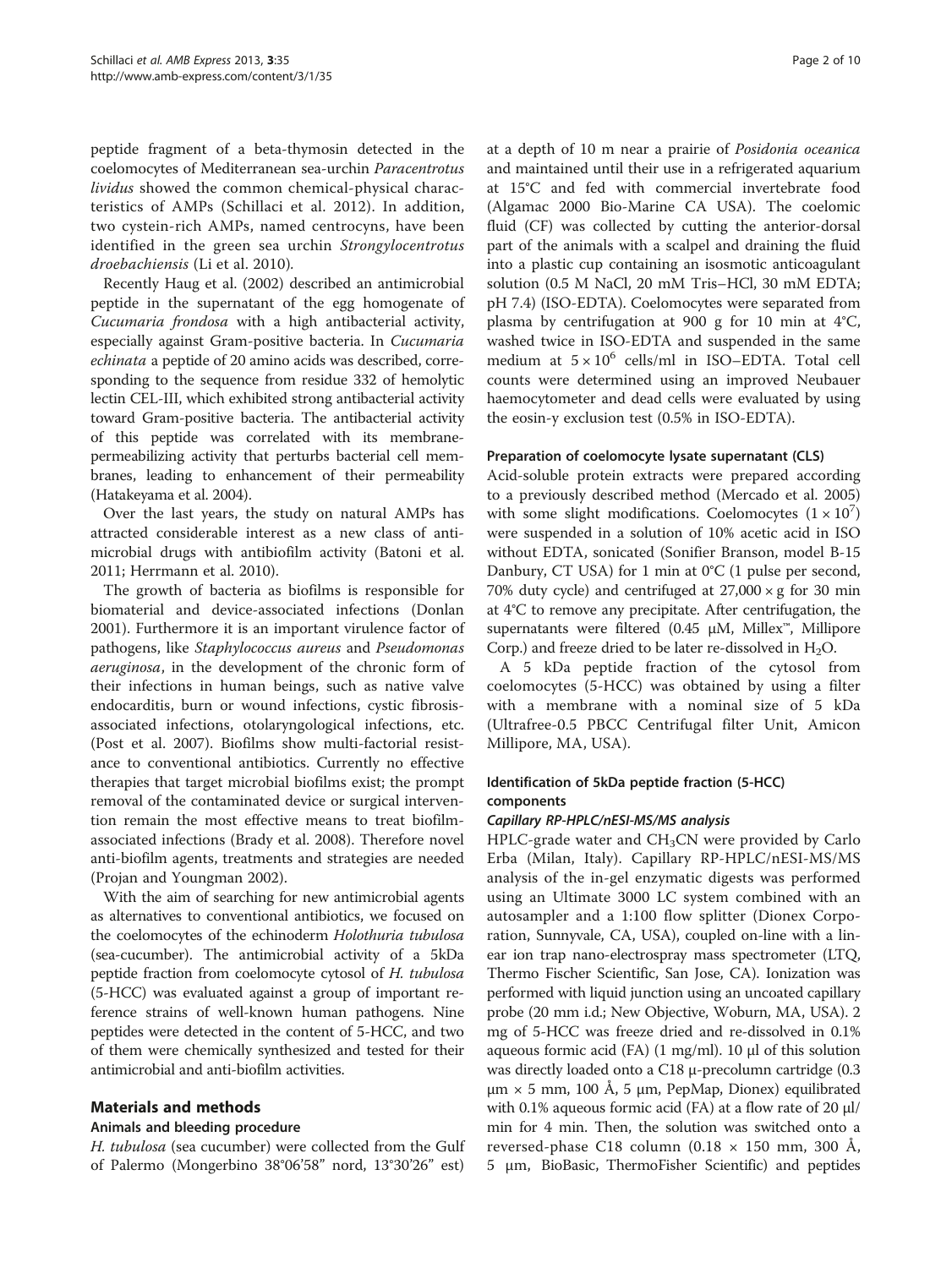were separated by elution at room temperature with a linear gradient of solvent B (ACN + 0.5% FA) in A ( $H_2O$  + 0.5% FA) from 20% to 55% in 40 min at a flow rate of 1.5 μl/min. The nano-ESI source operated under the following conditions: capillary temperature 220°C, source voltage 2 kV, capillary voltage 45 V. Repetitive mass spectra were acquired in positive ion mode in the  $m/z$  range 450–2000. Characterization of peptide ions was performed by the data-dependent method as follows: 1) full MS scan (mass-to-charge ratio 450–2000); 2) zoom scan of the three most intense ions (isolation width: 2 Da) and 3) MS/ MS of these three ions (activation Q 0.250; activation time 30 ms; normalized collision energy 27 a.u.). Mass calibration was made using a standard mixture of caffeine (Mr 194.1 Da), MRFA peptide (Mr 423.6 Da) and Ultramark (Mr 1621 Da). Data acquisition was performed using the Excalibur v. 1 · 4 software (ThermoFisher Scientific).

# Database search and peptide identification via MASCOT Engine

MS/MS data were used to perform peptide and protein identifications by searching in the NCBI non-redundant protein sequence database of Echinodermata (60697 entries, updated June 2011) using the MOWSE algorithm as implemented in the MS search engine MASCOT server (Matrix Science, London, UK, version 2.3). MASCOT was set up as follows: i) assuming no enzyme as cleavage specificity; ii) with a fragment ion mass tolerance of  $\pm 0.6$ Da and a parent ion mass (PIM) tolerance of  $\pm$  1.6 Da; iii) specifying oxidation of methionine, transformation of N-terminal glutamine and N-terminal glutamic acid residue in the pyroglutamic acid form as variable modifications.

In MASCOT searches, proteins scores (as MudPIT score) were derived from ions scores as a nonprobabilistic basis for ranking protein hits, disregarding all individual peptides with scores below 20. Only proteins that met the following criteria were accepted as unambiguously identified: 1) MASCOT score >76 (probability-based MOWSE score: -10\*log(P), where P is the probability that the observed match is a random event; score > 76 indicate identity or extensive homology  $(P < 0.05)$ ).

Because all protein hits derived from the MASCOT search did not satisfy the above reported criteria, all the MS/MS spectra were also subjected to manual interpretation assisted by the PepNovo software [\(http://proteomics.](http://proteomics.ucsd.edu/Software/PepNovo.html) [ucsd.edu/Software/PepNovo.html\)](http://proteomics.ucsd.edu/Software/PepNovo.html) in order to obtain peptide sequence information.

# Synthetic peptides

Two of the nine identified peptides, peptides H1 and H2, were purchased from CASLO, Lyngby, Denmark.

The peptides were synthesized using Fmoc solid phase technology and the peptide content and purity were determined by high performance liquid chromatography (HPLC) and mass spectrometry (MS) analysis.

#### Antimicrobial assays Microbial strains

The strains Staphylococcus aureus ATCC 25923, Staphylococcus aureus ATCC 29213, Staphylococcus aureus ATCC 6538, Enterococcus faecalis ATCC 29212, Pseudomonas aeruginosa ATCC 15442 were used in the assay. The good biofilm producer Staphylococcus epidermidis ATCC 35984 was also included in the analysis.

# Minimum inhibitory concentrations (MIC)

MICs of 5-HCC and of chemically synthesized peptides were determined by a micro-method as previously described (Schillaci et al. [2008;](#page-8-0) Schillaci et al. [2005](#page-8-0)). Tryptic Soy Broth (TSB, Sigma) containing 2% glucose was used as medium.

# Biofilm capability evaluation (Safranin method)

The staphylococcal strains and P. aeruginosa ATCC15442 were tested for their ability to form biofilms. Briefly, bacteria were grown in TSB containing 2% glucose overnight at 37°C in a shaking bath and then diluted 1:200 to a suspension with optical density (OD) of about 0.040 at 570 nm (Pitts et al. [2003](#page-8-0)). Polystyrene 24-well tissue culture plates were filled with 1 ml of diluted suspension and incubated for 24 hours at 37°C. The wells were then washed three times with 1 ml of sterile phosphatebuffered saline (PBS) and stained with 1 ml of safranin 0.1% v/v for 1 min. The excess stain was removed by placing the plates under running tap water. Plates were dried overnight in an inverted position at 37°C. Safranin-stained adherent bacteria in each well were re-dissolved to homogeneity in 1 ml of 30% v/v glacial acetic acid, and the OD was read at 492 nm. Each assay was performed in triplicate and repeated at least twice.

# Interference with biofilm formation assay

The procedure described above was used to evaluate the activity of synthesized H1 and H2 in the prevention of biofilm formation. Polystyrene 24-well tissue culture plates were filled with 1 ml of diluted bacterial suspension, obtained and diluted as previously described, and sub-MIC concentrations (6.2 and 3.1 mg/ml) of peptides 7 and 8 were directly added to the bacterial suspension at time zero and incubated at 37°C for 24 hours. The wells were then washed and stained with safranin as per the biofilm forming assay. By comparing the average optical density (O.D.) of the growth control wells with the sample wells, the following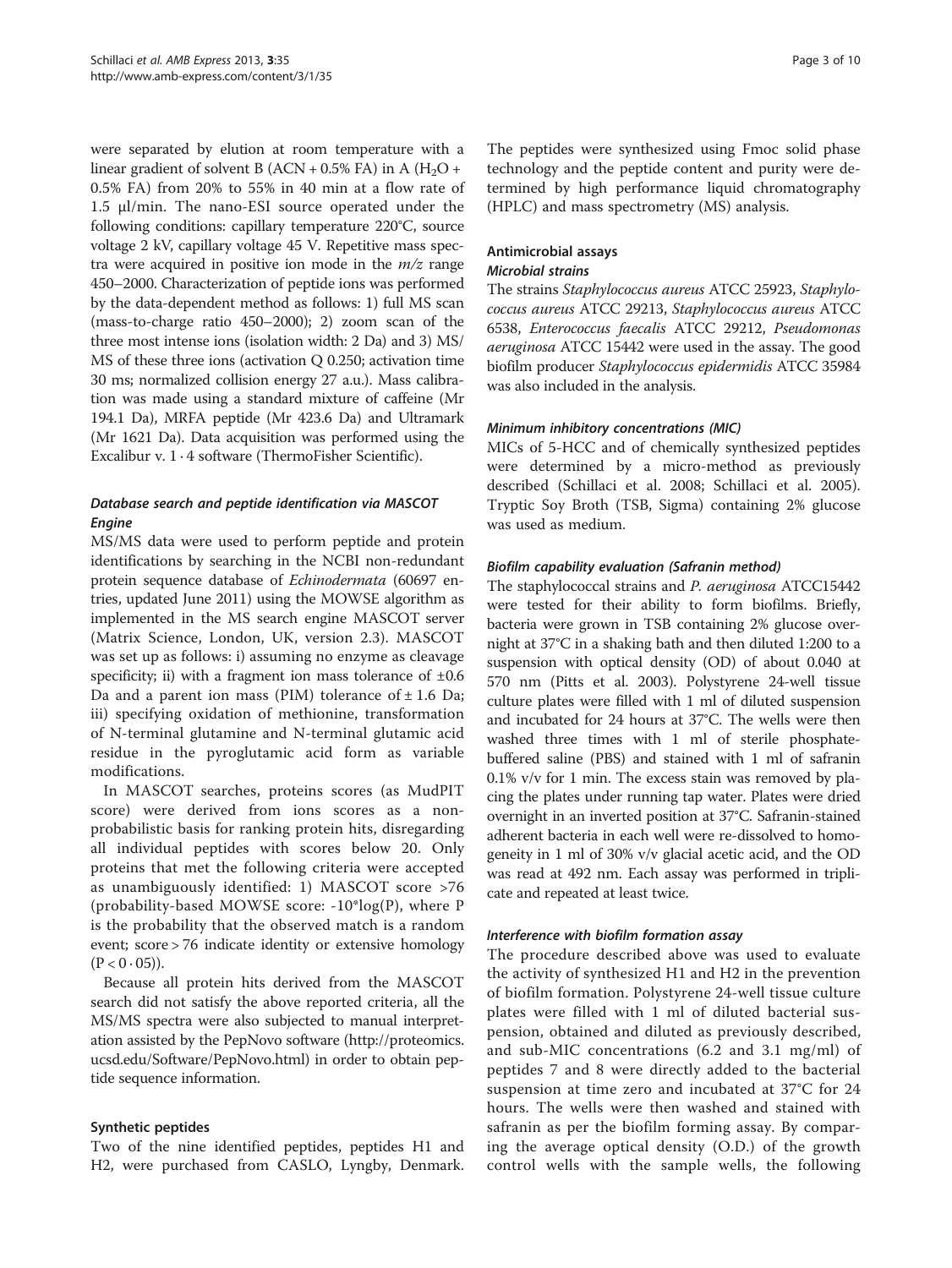| <b>Peptides</b> | <b>ESI-MS calculated</b><br>$MH + Da$ | Total net charge<br>(pH 7) | Total hydrophobic<br>ratio (%) | pl   | Sequences, and hydrophobic amino acids on the same<br>face (underlined) |
|-----------------|---------------------------------------|----------------------------|--------------------------------|------|-------------------------------------------------------------------------|
| #1              | 805.5                                 | $-1.8$                     | 28.57                          | 4.47 | <b>FTDESHA</b>                                                          |
| #2              | 919.2                                 | $-0.6$                     | 50.00                          | 6.48 | <b>LSELLHHA</b>                                                         |
| #3              | 1003.4                                | $-0.6$                     | 44.44                          | 6.48 | <b>GVLSELLHH</b>                                                        |
| #4              | 1017.4                                | $-0.6$                     | 55.56                          | 6.48 | VLSELLHHA                                                               |
| #5              | 1074.4                                | $-0.6$                     | 50.00                          | 6.48 | <b>GVLSELLHHA</b>                                                       |
| #6              | 1367.6                                | $-0.4$                     | 41.67                          | 6.77 | HLGHHALDDLLK                                                            |
| #7              | 1389.5                                | $+0.9$                     | 41.67                          | 7.56 | HLGHHALDHLLK                                                            |
| #8              | 1547.6                                | $+0.9$                     | 42.86                          | 7.56 | <b>ASHLGHHALDHLLK</b>                                                   |
| #9              | 2111.3                                | $-3.1$                     | 27.78                          | 4.23 | EVKPNLTEKIEDLSOOMD                                                      |

<span id="page-3-0"></span>Table 1 Chemical-physical characteristics and amino acid sequences of peptides detected in 5-HCC content

formula was used to calculate the percentages of inhibition for each concentration of the sample:

\n
$$
inhibition(\%) = \frac{OD \text{ growth control} - OD \text{ sample}}{OD \text{ growth control}}
$$
\n
$$
\times 100
$$
\n

#### Hemolytic assay

The assay was performed as described by (Arizza et al. [2013](#page-8-0)). In brief, freshly collected rabbit erythrocytes (RE) with heparin, kindly provided by the "Zooprophylaxis Institute of Sicily" (Palermo, Italy), were washed (400 g for 10 min at 4°C) to remove the buffy coat, and the erythrocytes obtained were washed three times with phosphate-buffered saline (PBS: 6 mM  $KH_2PO_4$ ; 30 mM Na2HPO4; 0.11 M NaCl; pH 7.4) and suspended in 10 ml PBS to obtain an  $80 \times 10^6$  cells/ml suspension. Aliquots of 200 μl of RE suspension were mixed with 200 μl of H1 and H2 concentrations (1.5, 3.2, 6.2 and 50 mg/ml) prepared in PBS, two-fold sequentially diluted v/v with a PBS. After a 1 h incubation at 37°C, the reaction mixture was centrifuged at 800 g for 15 min at 4°C to remove debris and residual erythrocytes. The O.D. of hemoglobin release was measured spectrophotometrically at a 541 nm wavelength. Spontaneous hemoglobin release (0%) was estimated incubating the RE with PBS while the complete hemolysis (100%) was assessed incubating the erythrocytes in a solution of 0.1% Triton-X 100 in distilled water and the hemolysis percentage was calculated according to the following equation:

#### Statistical analysis

Each experiment was performed in triplicate. The values were the mean of three assays  $\pm$  SD. Significance was determined by using the Student's t-test and differences were considered significant at  $P < 0.05$ .

#### Results

 $(1)$ 

#### Conformational analysis of 5kDa peptide fraction (5-HCC) components

With the aim of detecting the presence of novel antimicrobial peptides and determining their sequence, the 5- HCC fraction was subjected to capillary RP-HPLC-HPLC/ nESI-MS/MS. The MS/MS data obtained were used to query the protein database of Echinodermata and to perform de novo peptide sequencing.

With this approach, nine principal peptides with molecular masses ranging from 805.5 to 2215.7 Da were identified. Their sequences are reported in Table 1.

By using an antimicrobial peptide database (Wang and Wang [2004\)](#page-9-0), we observed that only two of the nine peptides, Holothuroidin 1 (H1) and Holothuroidin 2 (H2), identified as peptide #7 and #8, whose molecular weights are respectively 1389.5 and 1547.6 Da, were likely to be novel AMPs, due to their chemical-physical characteristics and similarity with already defined AMPs. They had a sequence of 12 and 14 amino acids (a.a.), respectively, and the H2 differed only for the first two a. a.  $(A^1$  and  $S^2)$ , which were not present in H1. They are cationic peptides mainly enriched by residues such as lysine hystidine and arginine, with a net charge of +0.9, calculated by using the protein calculator v3.3. ([http://www.scripps.edu/~cdputnam/protcalc.html\)](http://www.scripps.edu/~cdputnam/protcalc.html) and

*Hemolysis*(%) = 
$$
\frac{O.D.Hb \text{ release in the reaction mixture}-O.D.\text{spontaneous Hb release}}{O.D.\text{complete Hb release}} \times 100
$$
 (2)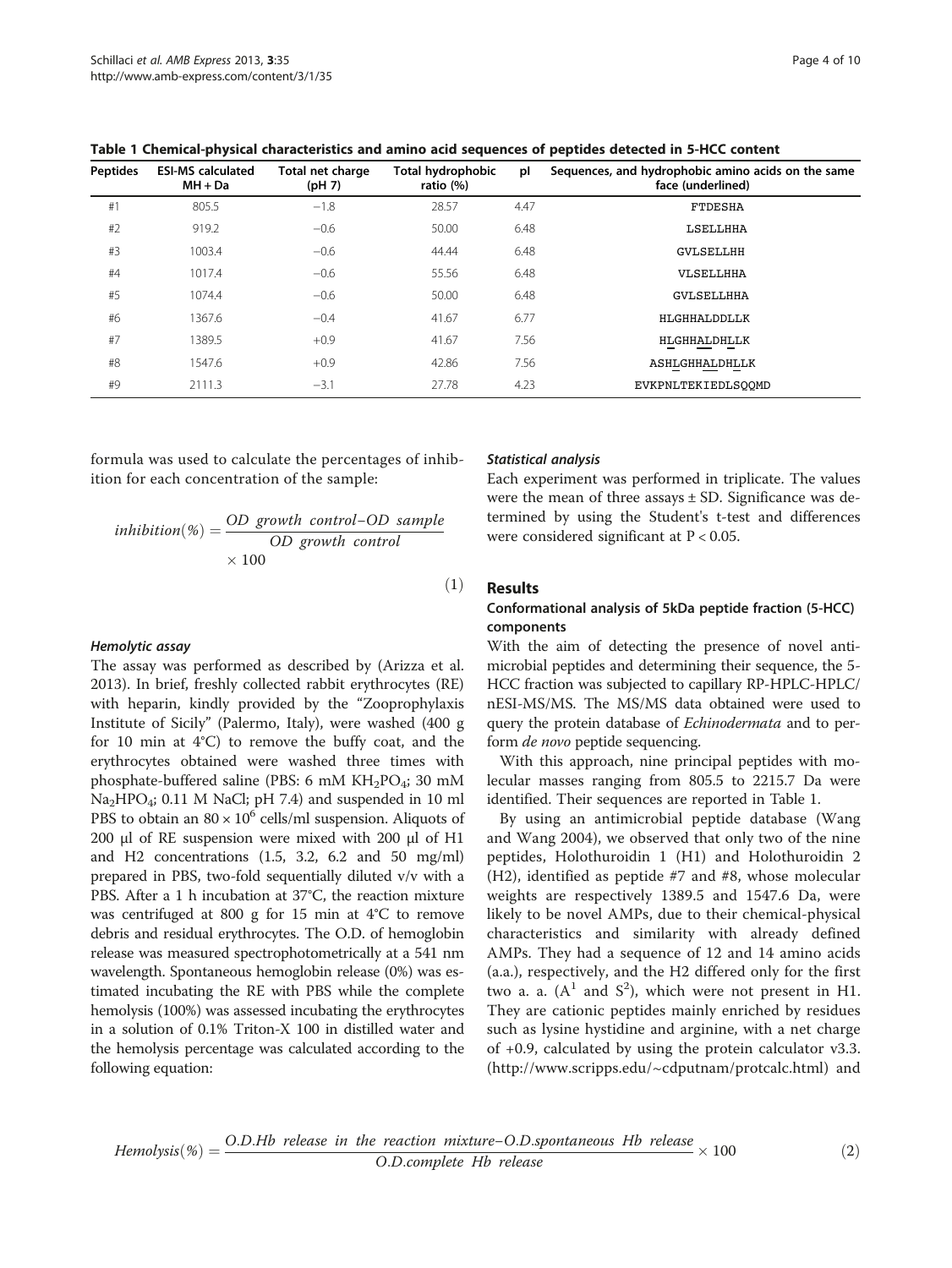| <b>Peptides</b>  | Seauence               | Similarity (%) | <b>Species</b>                                 |
|------------------|------------------------|----------------|------------------------------------------------|
| Holothurioidin 1 | H LGHHALDHL LK         |                | Holothuria tubulosa                            |
| Protonectin      | $I LG + TIL + GL LKGL$ | 42.85          | Agelaia pallipes pallipes (Mendes et al. 2004) |
| Polybia-CP       | I LG + TIL + GL LKSL   | 42.85          | Polybia paulista (Souza et al. 2005)           |
| Macropin 1       | G FG + MAL + KL LKKVL  | 40.00          | Macropis fulvipes (Slaninova et al. 2012)      |
| Signiferin 2.2   | IIGH LIKTALGFLGL+      | 37.50          | Crinia signifera (Maselli et al. 2004)         |
| Temporin-1DRa    | HFLG++TLVNLAKKIL       | 37.50          | Rana aurora draytonii (Conlon et al. 2007)     |

<span id="page-4-0"></span>Table 2 Sequence comparation of Holothuroidin 1 with other AMPs

Table 3 Sequence comparison of Holothuroidin 2 with other AMPs

| <b>Peptides</b>  | Sequence                    | Similarity (%) | <b>Species</b>                             |
|------------------|-----------------------------|----------------|--------------------------------------------|
| Holothurioidin 2 | LDHL LK<br>ASHLGHHA         |                | Holothuria tubulosa                        |
| Frenatin 3       | GLMSVLG + HAVGNVLGGL FKS    | 38.09          | Litoria infrafrenata (Raftery et al. 1996) |
| Signiferin 2.2   | IIGHLIKTA<br>$LGFLGL+$      | 37.5           | Crinia signifera (Maselli et al. 2004)     |
| Signiferin 2.1   | <b>IIGHLIKTA</b><br>LGMLGL+ | 37.5           | Crinia signifera (Maselli et al. 2004)     |
| Temporin 1Ja     | LLND+LL+<br>ILPLVG+N        | 37.5           | Rana japonica (Isaacson et al. 2002)       |

a deduced pI of 7.5 calculated by using a web tool ([http://isoelectric.ovh.org/\)](http://isoelectric.ovh.org/) (Table [1](#page-3-0)).

Both H1 and H2 peptides showed a similarity  $\geq$  35% respectively with protonectins, a peptide present in the venom of the neotropical social wasp Agelaia pallipes pallipes, with a potent antimicrobial action against both Gram-positive and Gram-negative bacteria (Mendes et al. [2004\)](#page-8-0) (Table 2) and signiferins, a naturally occurring cationic peptide produced by an Australian frog, Crinia signifera, that showed a wide spectrum of activity against Gram-positive and -negative bacteria including B. cereus, E. faecalis, L. lactis, L. innocua, M. luteus, S. aureus, S. epidermidis and S. uberis (Maselli et al. [2004](#page-8-0)) (Table 3). The other identified peptides (#1-#6 and #9)

in H. tubulosa are negatively charged and have very little likelihood of being AMPs.

A Schiffer-Edmundson helical wheel projection (Schiffer and Edmundson [1967](#page-8-0)) of H1 and H2, performed using Helical Wheel Projection (rzlab.ucr.edu/script/wheel/ wheel.cgi), indicated that the α-helixes of both peptides had considerable amphipathic character, with the polar and mainly cationic residues  $D^8$ , H<sup>1</sup>, H<sup>4</sup>, H<sup>5</sup>, H<sup>9</sup> and K<sup>12</sup> segregated on one polar face and the hydrophobic or nonpolar residues  $A^6$ ,  $L^2$ ,  $L^7$ ,  $L^{10}$ ,  $L^{11}$  on the opposite apolar face for H1 (Figure 1A), and  $D^{10}$ ,  $H^3$ ,  $H^6$ ,  $H^7$ ,  $H^{11}$ , and  $K^{14}$ segregated on the polar face and the hydrophobic or nonpolar residues  $A^1$ ,  $A^8$ ,  $G^5$ ,  $L^4$ ,  $L^9$ ,  $L^{12}$ ,  $L^{13}$ ,  $S^2$  placed on the opposite apolar face for H2 Figure 1B). Their mean

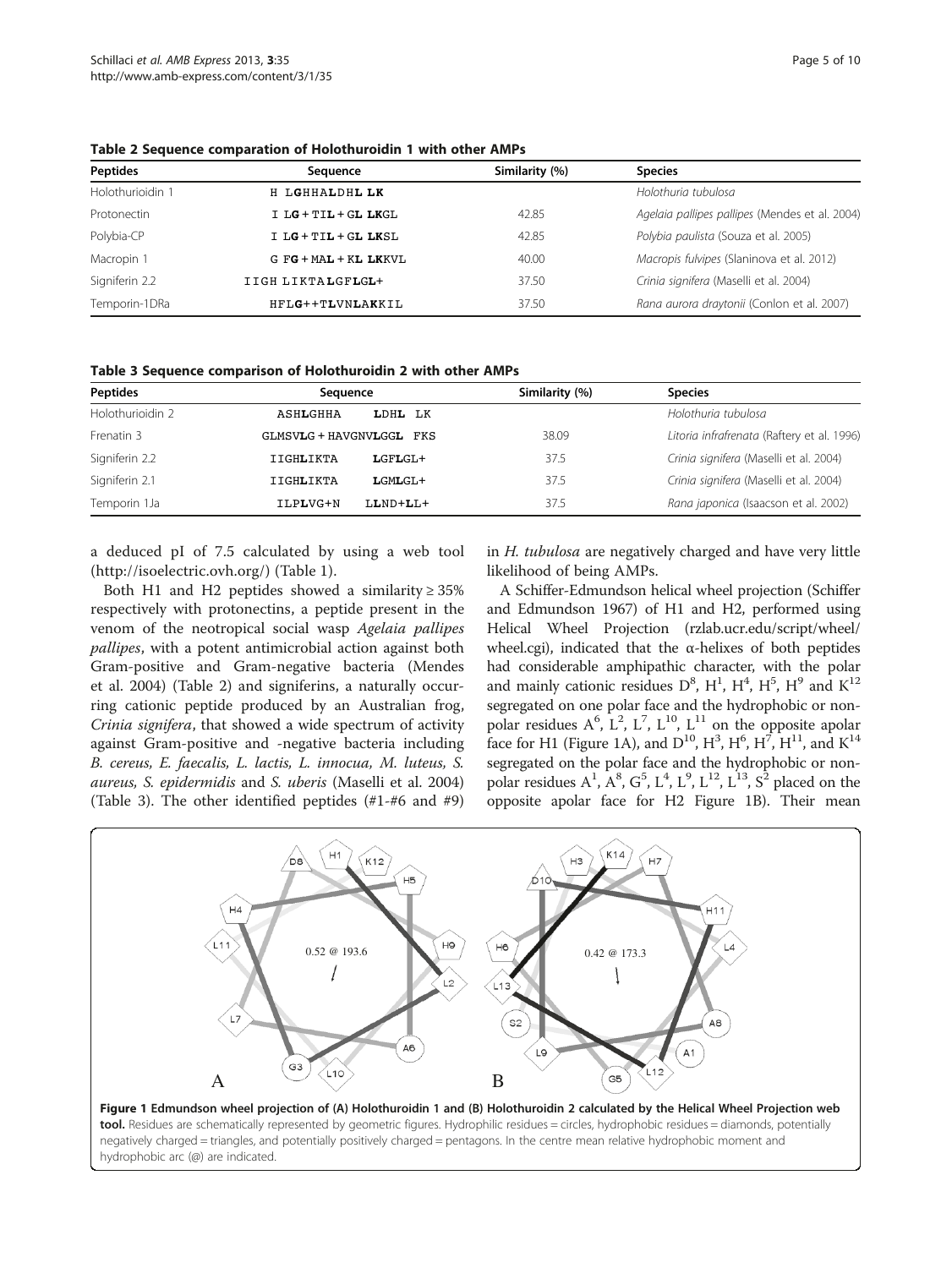

hydrophobic moments and hydrophobic arc size range were respectively 5.28 and 193.6° for H1 and 5.08 and 173.3° for H2 (Figure [1\)](#page-4-0).

The use of DeepView software (Swiss Institute of Bioinformatics - [http://spdbv.vital-it.ch/\)](http://spdbv.vital-it.ch/) made it possible to resolve the secondary alpha-elical structure, which for both peptides was shown to be a periodic distribution of hydrophobic and hydrophilic residues, residues  $4 - 10$  for H1 and residues  $2 - 12$  for H2, in which the hydrophobic face is opposed to the hydrophilic one (Figure 2).

#### Antimicrobial activity of 5-HCC

The antimicrobial activity of the 5kDa peptide fraction from coelomocyte cytosol (5-HCC) of H. tubulosa expressed as minimum inhibitory concentrations (MICs) against microbial reference strains are listed in Table 4. The 5-HCC resulted active against all tested reference microbial strains with MIC values ranging from 125 to 500 mg/ml.

#### Antimicrobial activity of synthetic peptides

The synthetic peptides H1 and H2 were screened for their antimicrobial activity against the same group used for the evaluation of biological activity of 5-HCC. The H2 resulted active at 12.5 mg/ml against planktonic Gram-positive (staphylococcal reference strains and E. faecalis ATCC 29212) and against P. aeruginosa ATCC 15442. A similar activity at the same concentration was

observed for H1 but it resulted not active at the maximum tested concentration against S. aureus ATCC 29213, and E. faecalis ATCC 29212. See Table 5.

#### Interference with biofilm formation

The impact of H1 and H2 on the biofilm formation of two staphylococcal reference strains, S. aureus ATCC 25923, and S. epidermidis ATCC 35984, were evaluated at concentrations of 3.2 and 1.5 mg/ml (well below the MIC values obtained against the planktonic forms) by staining with safranin adherent bacteria. The H1 inhibited biofilm formation was 51.8% for S. aureus ATCC 25923 and 68.5% for S. epidermidis ATCC 35984 at 3.2 mg/ml; the inhibition was 37.9% for S. aureus and 58.2% for S. epidermidis at the lower concentration of 1.5 mg/ml. The same concentrations were used to analyze the effect of H2 on biofilm formation. Higher inhibitions of 57.7% and 73.8% at 3.2 mg/ml and 40.5% and 59.7% at 1.5 mg/ml were observed on S. aureus and S. epidermidis biofilms respectively.

H1 and H2 also interfere with the biofilm formation of P. aeruginosa ATCC 15442 at the sub-MIC concentrations of 6.2 and 3.1 mg/ml. Inhibition percentages of 69.9% and 62.7% for H1 and 64.3% and 43.8% for H2 were observed (Figure [3](#page-6-0)).

| Table 5 Antibacterial activity of synthetic Holothuroidin 1 |  |
|-------------------------------------------------------------|--|
| and Holothuroidin 2 assayed by MIC                          |  |

| Table 4 Antibacterial activity of 5HCC assayed by MIC |                         |  |
|-------------------------------------------------------|-------------------------|--|
| <b>Bacterial strains</b>                              | MIC                     |  |
|                                                       | Values in vitro (mg/ml) |  |
| S <i>aureus</i> ATCC 29213                            | 500                     |  |
| S. aureus ATCC 25923                                  | 250                     |  |
| F. faecalis ATCC 29212                                | 500                     |  |
| P. aeruginosa ATCC 15442                              | 500                     |  |

| <b>Bacterial strains</b>  | MIC (mg/ml)     |                 |  |
|---------------------------|-----------------|-----------------|--|
|                           | Holothuroidin 1 | Holothuroidin 2 |  |
| S. aureus ATCC 29213      | >12.5           | 12.5            |  |
| S. aureus ATCC 25923      | 12.5            | 12.5            |  |
| S. aureus ATCC 6538       | 125             | 12.5            |  |
| S. epidermidis ATCC 35984 | 125             | 125             |  |
| F faecalis ATCC 29212     | >12.5           | 12.5            |  |
| P. aeruginosa ATCC 15442  | 12.5            | 12.5            |  |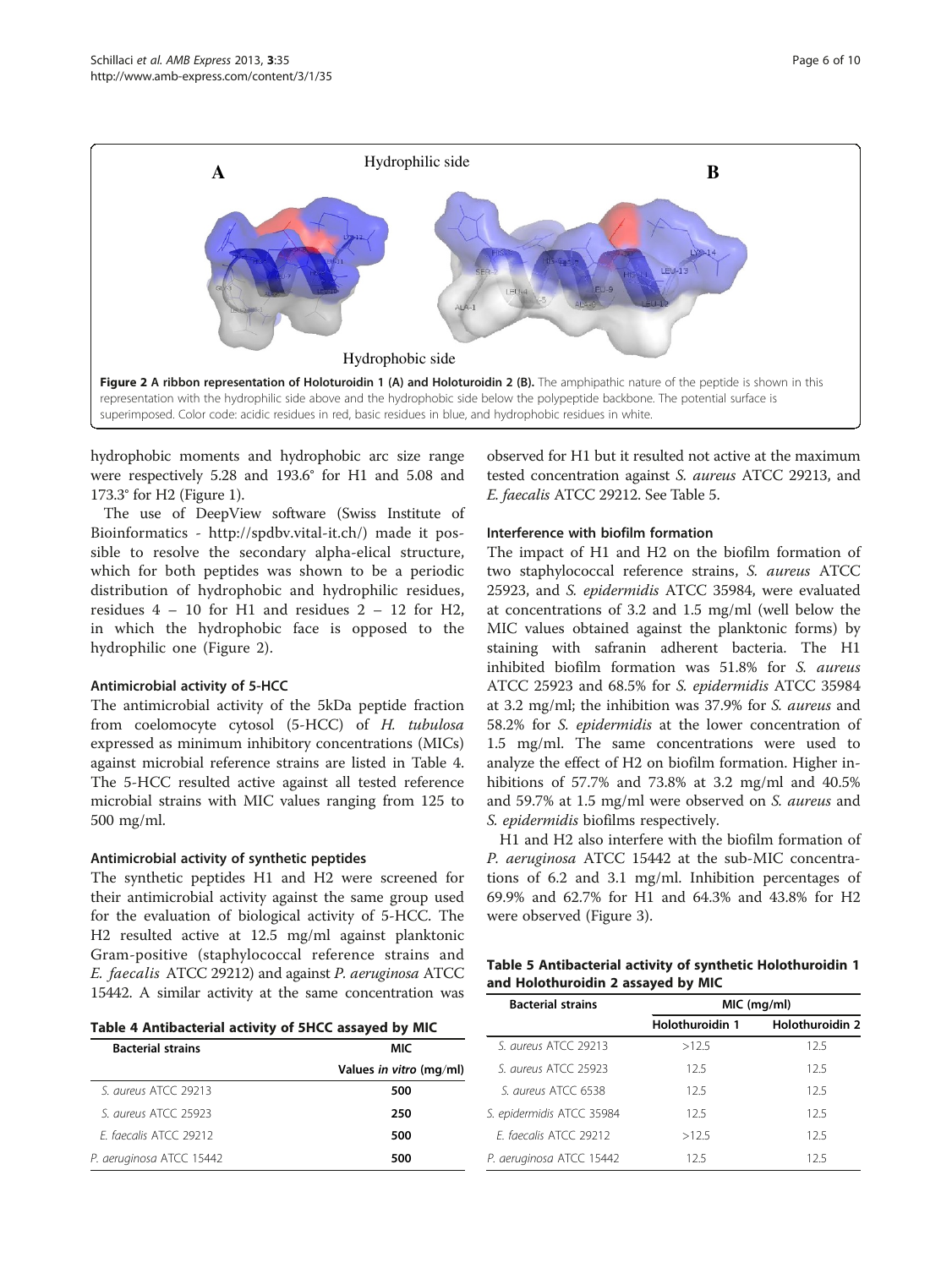<span id="page-6-0"></span>

#### Hemolytic assay

The hemolytic activity of antimicrobial peptides against mammalian erythrocytes is often used as to measure their cytotoxicity. The hemolytic experiment performed to evaluate the toxicity of the peptides H1 and H2 did not show a measurable toxic effect against RBC  $(-1\%)$ at MIC concentrations (Figure 4). A slight hemolytic activity, about 12.5%, was evident only at the highest concentration (50 mg/ml) (Figure 4).

#### **Discussion**

Antimicrobial peptides (AMPs) represent the first line of defense against pathogens in several organisms (Hancock and Lehrer [1998\)](#page-8-0). The majority of AMPs, constituted by a short stretch of amino acids residues (10–100 maximum),

present the following common features: broad antimicrobial spectrum, small sizes, a net positive charge due to an excess number of cationic residues, an over-representation of one or two amino acids (Hughes and Fenical [2010](#page-8-0)).

Recently, a variety of peptides with antimicrobial properties have been isolated from echinoderms (Andersson et al. [1983](#page-7-0); Bryan et al. [1994](#page-8-0); Ridzwan et al. [1995](#page-8-0)). Antimicrobial activity has also been reported in gonads of the asteroid Marthasterias glacialis (Stabili and Pagliara [1994](#page-9-0)). We have already demonstrated that echinoderms such as *Paracentrotus lividus* contain, in the low molecular weight fraction (<5kDa) of acid precipitate from their coelomocytes, peptides with antimicrobial activity against staphylococci antibiofilm (Schillaci et al. [2010](#page-8-0); Schillaci et al. [2012\)](#page-8-0).

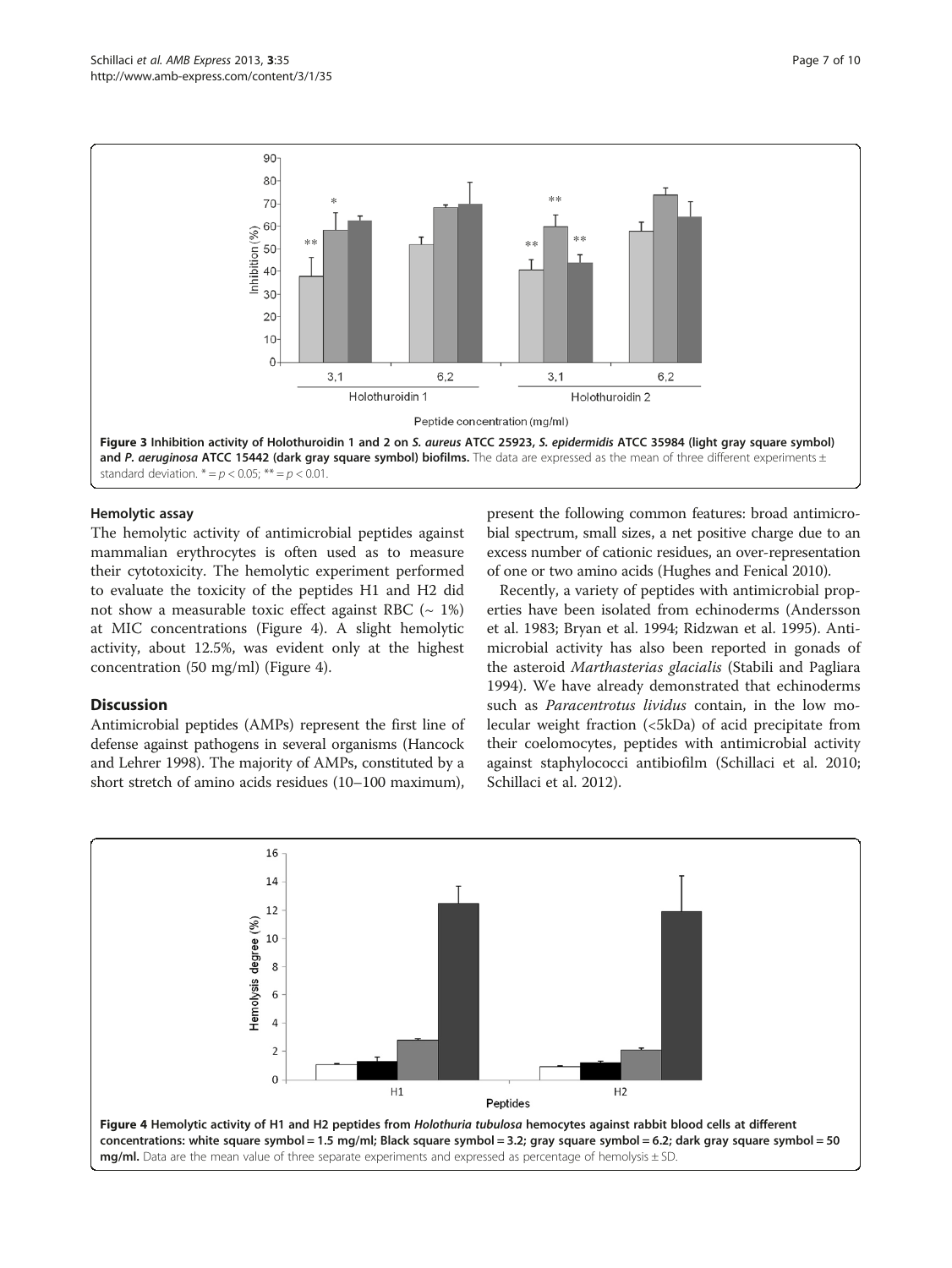<span id="page-7-0"></span>In this study, the fraction of low molecular weight peptide (<5kDa) from coelomocytes of the H. tubulosa (5-HCC) showed broad antimicrobial activity against many Gram-positive and Gram-negative pathogens tested. The use of capillary RP-HPLC/nESI-MS/MS allowed the characterization in the amino acid sequence of nine principal peptides in the 5-HCC content. Only two peptides, #7 and #8, called respectively Holothuroidin 1 and Holothuroidin 2, of the total nine peptides found in 5-HCC, are likely to be AMPs (Wang and Wang [2004\)](#page-9-0).

Structurally they share the characteristics of many antimicrobial peptides: they are cationic peptides and possess a significant proportion  $({\sim} 30%)$  of hydrophobic residues (Hancock and Lehrer [1998;](#page-8-0) Zasloff [2002](#page-9-0)). They may form, as secondary structures, an α-helical, which is the most common structure of AMPs in nature and which is essential, and often sufficient, for antimicrobial activity (Mor and Nicolas [1994;](#page-8-0) Skerlavaj et al. [1996](#page-8-0); Storici et al. [1994;](#page-9-0) Tossi et al. [1994](#page-9-0)). The helixes of two peptides present an asymmetrical arrangement of the hydrophobic residues, specifically: four hydrophobic residues on the same face and a total hydrophobic ratio of 41.67% for H1, and for H2, a hydrophobic face opposite to the hydrophilic one and a total hydrophobic ratio of 42.86%. This characteristic conformation of the peptides, in the course of microbial membrane invasion, allows the non-polar face of their α-helical structure to interact with the membrane lipid core while at the same time permitting its hydrophilic face to engage in electrostatic interactions with the membrane lipid headgroup region (Phoenix et al. [2002](#page-8-0)).

Both peptides are not long enough (when in an alphahelical conformation) to traverse the lipid bilayer of a bacterial cell. Indeed, the `barrel stave' mechanism requires a minimum of 20 residues (Bechinger [1997;](#page-8-0) Epand et al. [1995](#page-8-0); Shai [1995](#page-8-0)), so probably some aggregation of Holothuroidin molecules on the membrane surface may be needed before the bacterial cell wall can be breached, e.g. via the so-called "carpet" mechanisms for the disruption of the bacterial membrane (Epand et al. [1995;](#page-8-0) Shai [1995\)](#page-8-0).

In our study we observed that synthetic H1 and H2 did not show, in PBS, hemolytic activity, probably because the high ionic strength of PBS allows negatively charged sialic acid present on the erythrocyte membrane to neutralize the peptides. On the basis of this evidence, they could be classified as peptide antibiotics (Saberwal and Nagaraj [1995\)](#page-8-0). The two peptides showed a modest broad-spectrum activity against planktonic strains (MIC equal to 12.5 mg/ml). However, they showed a good inhibition of biofilm formation in vitro at lower MIC concentrations when evaluated against the planktonic forms on two staphylococcal reference strains and P. aeruginosa ATCC 15442. Such additional antimicrobial effect could be due to different mechanisms of action during the biofilm formation: a) an interference with the initial adhesion of microbial cells to the surface could be due to modifications of the microbial membranes, b) the killing of the early bacterial colonizers, or c) the inhibition of Quorum Sensing (QS), i.e. the intercellular communication system involved in biofilm formation (Batoni et al. [2011\)](#page-8-0).

Whatever the supposed mechanism of action, the prevention of biofilm formation – rather than its elimination – is an interesting strategy to contrast the growth, as a sessile community, of many pathogens.

The extensive clinical use of classical antibiotics has led to the growing emergence of many medically relevant resistant strains of bacteria biofilm (Patel [2005](#page-8-0)). Therefore, the development of a new class of antibiotics has become critical. The cationic antimicrobial peptides could represent such a new class of antibiotics (Andreu and Rivas 1998; Hancock [1997](#page-8-0); Sitaram and Nagaraj [2002](#page-8-0)). The development of resistance to membrane active peptides whose sole target is the cytoplasmic membrane is not expected because this would require substantial changes in the lipid composition of cell membranes of microorganisms (Hancock [2001\)](#page-8-0).

Novel AMPs derived from coelomocytes of H. tubulosa are attractive candidates for developing useful antimicrobial agents against surface adherent staphylococci and P. aeruginosa of clinical interest.

The anti-adhesion properties of the peptides H1 and H2 could be useful to contrast staphylococcal and P. aeruginosa biofilms involved in food spoilage and biofilm formation of food transmitted pathogens. Moreover, the tested peptides are a good starting point to design new synthetic derivatives with modified chemical-physical properties, with the aim to improve their antimicrobial activity against pathogens and their pharmaceutical potential (Brogden and Brogden [2011](#page-8-0); Huang et al. [2010\)](#page-8-0).

### Competing interests

The authors declare that they have no competing interests.

#### Acknowledgements

Financial support from Fondi di Ateneo 2007, Università degli Studi di Palermo (Italy), is gratefully acknowledged.

#### Author details

<sup>1</sup>Department STEBICEF, Università degli Studi di Palermo, Via Archirafi, 32, 90123, Palermo, Italy. <sup>2</sup>Department Scienze chimiche, Università degli Studi di Catania, Viale A. Doria, 6, Catania, Italy. <sup>3</sup>Istituto Zooprofilattico Sperimentale della Sicilia "A. Mirri", Via G. Marinuzzi, 3, 90129, Palermo, Italy. <sup>4</sup>Istituto Euro-Mediterraneo di Scienza e Tecnologia, Palermo, Italy.

#### Received: 21 May 2013 Accepted: 31 May 2013 Published: 24 June 2013

#### References

- Andersson L, Lidgren G, Bohlin L, Magni L, Ogren S, Afzelius L (1983) Studies of Swedish marine organisms. I. Screening of biological activity. Acta Pharm Suec 20(6):401–414
- Andreu D, Rivas L (1998) Animal antimicrobial peptides: an overview. Biopolymers 47(6):415–433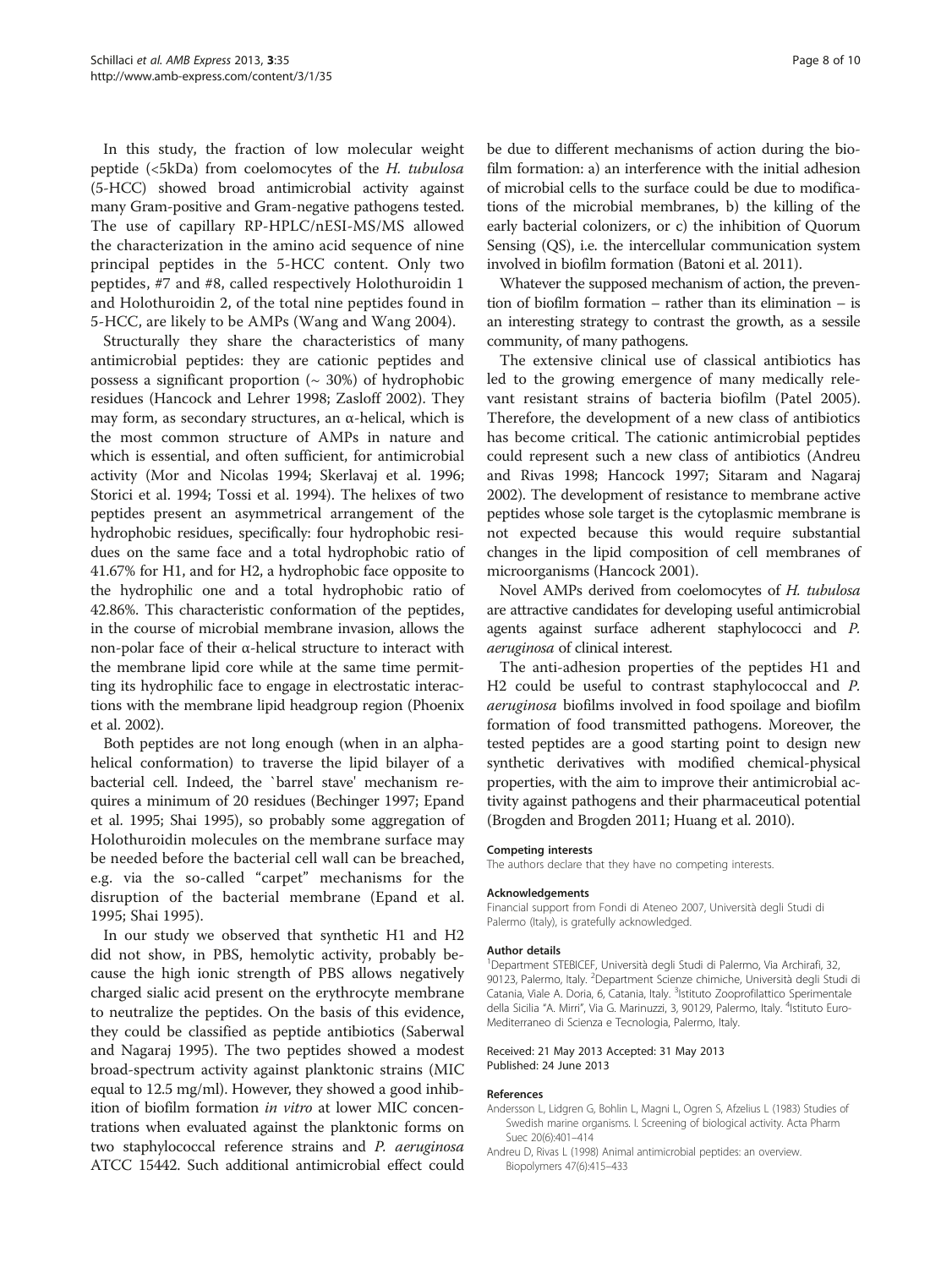<span id="page-8-0"></span>Arizza V, Vazzana M, Schillaci D, Russo D, Giaramita FT, Parrinello N (2013) Gender differences in the immune system activities of sea urchin Paracentrotus lividus. Comparative biochemistry and physiology Part A. Molecular & integrative physiology 164(3):447–455

Batoni G, Maisetta G, Brancatisano FL, Esin S, Campa M (2011) Use of antimicrobial peptides against microbial biofilms: advantages and limits. Curr Med Chem 18(2):256–279

Bechinger B (1997) Structure and functions of channel-forming peptides: magainins, cecropins, melittin and alamethicin. J Membrane Biol 156(3):197–211. doi:[10.1007/s002329900201](http://dx.doi.org/10.1007/s002329900201)

Brady RA, Leid JG, Calhoun JH, Costerton JW, Shirtliff ME (2008) Osteomyelitis and the role of biofilms in chronic infection. FEMS Immunol Med Microbiol 52(1):13–22. doi:[10.1111/j.1574-695X.2007.00357.x](http://dx.doi.org/10.1111/j.1574-695X.2007.00357.x)

Brogden NK, Brogden KA (2011) Will new generations of modified antimicrobial peptides improve their potential as pharmaceuticals? Int J Antimicrob Ag 38(3):217–225. doi[:10.1016/j.ijantimicag.2011.05.004](http://dx.doi.org/10.1016/j.ijantimicag.2011.05.004)

Bryan PJ, McClintock JB, Watts SA, Marion KR, Hopkins TS (1994) Antimicrobial activity of ethanolic extracts of echinoderms from the northern Gulf of Mexico. In: David B, Guille A, Feral J-P, Roux M (ed) Echinoderms Through Time. Balkema, Rotterdam, pp 17–23

Conlon JM, Coquet L, Leprince J, Jouenne T, Vaudry H, Kolodziejek J, Nowotny N, Bevier CR, Moler PE (2007) Peptidomic analysis of skin secretions from Rana heckscheri and Rana okaloosae provides insight into phylogenetic relationships among frogs of the Aquarana species group. Regul Pept 138(2-3):87–93

Donlan RM (2001) Biofilms and device-associated infections. Emerg Infect Dis 7 (2):277–281. doi:[10.3201/eid0702.700277](http://dx.doi.org/10.3201/eid0702.700277)

Epand RM, Shai YC, Segrest JP, Anantharamaiah GM (1995) Mechanisms for the modulation of membrane bilayer properties by amphipathic helical peptides. Biopolymers 37(5):319–338. doi:[10.1002/bip.360370504](http://dx.doi.org/10.1002/bip.360370504)

Garcia-Olmedo F, Molina A, Alamillo JM, Rodriguez-Palenzuela P (1998) Plant defense peptides. Biopolymers 47(6):479–491. doi:[10.1002/\(Sici\)1097-0282](http://dx.doi.org/10.1002/(Sici)1097-0282(1998)47:6%3C479::Aid-Bip6%3E3.0.Co;2-K) [\(1998\)47:6<479::Aid-Bip6>3.0.Co;2-K](http://dx.doi.org/10.1002/(Sici)1097-0282(1998)47:6%3C479::Aid-Bip6%3E3.0.Co;2-K)

Hancock REW (1997) Peptide antibiotics. Lancet 349(9049):418–422. doi[:10.1016/S0140-6736\(97\)80051-7](http://dx.doi.org/10.1016/S0140-6736(97)80051-7)

Hancock RE (2001) Cationic peptides: effectors in innate immunity and novel antimicrobials. Lancet Infect Dis 1(3):156–164. doi:[10.1016/S1473-3099\(01\)](http://dx.doi.org/10.1016/S1473-3099(01)00092-5) [00092-5](http://dx.doi.org/10.1016/S1473-3099(01)00092-5)

Hancock RE, Lehrer R (1998) Cationic peptides: a new source of antibiotics. Trends Biotechnol 16(2):82–88

Hatakeyama T, Suenaga T, Eto S, Niidome T, Aoyagi H (2004) Antibacterial activity of peptides derived from the C-terminal region of a hemolytic lectin, CEL-III, from the marine invertebrate Cucumaria echinata. J Biochem 135(1):65–70

Haug T, Kjuul AK, Styrvold OB, Sandsdalen E, Olsen OM, Stensvag K (2002) Antibacterial activity in Strongylocentrotus droebachiensis (Echinoidea), Cucumaria frondosa (Holothuroidea), and Asterias rubens (Asteroidea). J Invertebr Pathol 81(2):94–102

Herrmann G, Yang L, Wu H, Song Z, Wang H, Hoiby N, Ulrich M, Molin S, Riethmuller J, Doring G (2010) Colistin-tobramycin combinations are superior to monotherapy concerning the killing of biofilm Pseudomonas aeruginosa. J Infect Dis 202(10):1585–1592. doi[:10.1086/656788](http://dx.doi.org/10.1086/656788)

Huang YB, Huang JF, Chen YX (2010) Alpha-helical cationic antimicrobial peptides: relationships of structure and function. Protein Cell 1(2):143–152. doi[:10.1007/s13238-010-0004-3](http://dx.doi.org/10.1007/s13238-010-0004-3)

Hughes CC, Fenical W (2010) Antibacterials from the sea. Chemistry (Weinheim an der Bergstrasse, Germany) 16(42):12512–12525

Isaacson T, Soto A, Iwamuro S, Knoop FC, Conlon JM (2002) Antimicrobial peptides with atypical structural features from the skin of the Japanese brown frog Rana japonica. Peptides 23(3):419–25

Leippe M (1999) Antimicrobial and cytolytic polypeptides of amoeboid protozoa–effector molecules of primitive phagocytes. Dev Comp Immunol 23(4–5):267–279. [http://dx.doi.org/10.1016/S0145-305X\(99\)00010-5](http://dx.doi.org/10.1016/S0145-305X(99)00010-5)

Li C, Haug T, Moe MK, Styrvold OB, Stensvag K (2010) Centrocins: isolation and characterization of novel dimeric antimicrobial peptides from the green sea urchin, Strongylocentrotus droebachiensis. Dev Comp Immunol 34(9):959–968. doi[:10.1016/j.dci.2010.04.004](http://dx.doi.org/10.1016/j.dci.2010.04.004)

Maltseva AL, Aleshina GM, Kokryakov VN, Krasnodembsky EG, Ovchinnikova TV (2004) New antimicrobial peptides from coelomocytes of sea star Asterias rubens. Biologiya 4:8

Maselli VM, Brinkworth CS, Bowie JH, Tyler MJ (2004) Host-defence skin peptides of the Australian Common Froglet Crinia signifera: sequence determination

using positive and negative ion electrospray mass spectra. Rapid Commun Mass Sp 18(18):2155–2161. doi[:10.1002/Rcm.1602](http://dx.doi.org/10.1002/Rcm.1602)

Mendes MA, de Souza BM, Marques MR, Palma MS (2004) Structural and biological characterization of two novel peptides from the venom of the neotropical social wasp Agelaia pallipes pallipes. Toxicon 44(1):67–74. doi[:10.1016/j.toxicon.2004.04.009](http://dx.doi.org/10.1016/j.toxicon.2004.04.009)

Mercado L, Schmitt P, Marshall SH, Arenas G (2005) Gill tissues of the mussel Mytilus edulis chilensis: A new source for antimicrobial peptides. Electron J Biotechn 8(3):284–290

Mor A, Nicolas P (1994) The Nh2-terminal alpha-helical domain 1–18 of Dermaseptin is responsible for antimicrobial activity. J Biol Chem 269 (3):1934–1939

Pag U, Sahl HG (2002) Lanthionine-containing bacterial peptides. In: Dutton CJ, Haxell MA, McArthur HAI, Wax RG (ed) Peptide Antibiotics: Discovery, Mode of Actions, and Applications. Dekker, M, New York, pp 47–80

Patel R (2005) Biofilms and antimicrobial resistance. Clin Orthop Relat Res (437):41–47

Phoenix DA, Harris F, Daman OA, Wallace J (2002) The prediction of amphiphilic alpha-helices. Curr Protein Pept Sc 3(2):201–221. doi[:10.2174/](http://dx.doi.org/10.2174/1389203024605368) [1389203024605368](http://dx.doi.org/10.2174/1389203024605368)

Pitts B, Hamilton MA, Zelver N, Stewart PS (2003) A microtiter-plate screening method for biofilm disinfection and removal. J Microbiol Methods 54(2):269–276

Post JC, Hiller NL, Nistico L, Stoodley P, Ehrlich GD (2007) The role of biofilms in otolaryngologic infections: update 2007. Curr Opin Otolaryngol Head Neck Surg 15(5):347–351. doi:[10.1097/MOO.0b013e3282b97327](http://dx.doi.org/10.1097/MOO.0b013e3282b97327)

Projan SJ, Youngman PJ (2002) Antimicrobials: new solutions badly needed. Curr Opin Microbiol 5(5):463–465

Raftery MJ, Waugh RJ, Bowie JH, Wallace JC, Tyler MJ (1996) The structures of the frenatin peptides from the skin secretion of the giant tree frog Litoria infrafrenata. J Pept Sci 2(2):117–24

Ridzwan BH, Kaswandi MA, Azman Y, Fuad M (1995) Screening for antibacterial agents in three species of sea cucumbers from coastal areas of Sabah. Gen Pharmacol 26(7):1539–1543

Saberwal G, Nagaraj R (1995) Cell-Lytic and antibacterial peptides that act by perturbing the barrier function of membranes - facets of their conformational features, structure-function correlations and membraneperturbing abilities. Bba-Biomembranes 1235(1):159–159

Schiffer M, Edmundson AB (1967) Use of helical wheels to represent the structures of proteins and to identify segments with helical potential. Biophys J 7(2):121–135

Schillaci D, Petruso S, Sciortino V (2005) 3,4,5,3 ',5 '-Pentabromo-2-(2 '-hydroxybenzoyl) pyrrole: a potential lead compound as anti-Gram-positive and anti-biofilm agent. Int J Antimicrob Ag 25(4):338–340

Schillaci D, Arizza V, Dayton T, Camarda L, Di Stefano V (2008) In vitro anti-biofilm activity of Boswellia spp. oleogum resin essential oils. Lett Appl Microbiol 47(5):433–438

Schillaci D, Arizza V, Parrinello N, Di Stefano V, Fanara S, Muccilli V, Cunsolo V, Haagensen JJ, Molin S (2010) Antimicrobial and antistaphylococcal biofilm activity from the sea urchin Paracentrotus lividus. J Appl Microbiol 108(1):17–24. doi[:10.1111/j.1365-2672.2009.04394.x](http://dx.doi.org/10.1111/j.1365-2672.2009.04394.x)

Schillaci D, Vitale M, Cusimano MG, Arizza V (2012) Fragments of beta-thymosin from the sea urchin Paracentrotus lividus as potential antimicrobial peptides against staphylococcal biofilms. Ann N Y Acad Sci 1270:79–85. doi[:10.1111/j.1749-6632.2012.06652.x](http://dx.doi.org/10.1111/j.1749-6632.2012.06652.x)

Shai Y (1995) Molecular recognition between membrane-spanning polypeptides. Trends Biochem Sci 20(11):460–464. doi[:10.1016/S0968-0004\(00\)89101-X](http://dx.doi.org/10.1016/S0968-0004(00)89101-X)

Sitaram N, Nagaraj R (2002) The therapeutic potential of host-defense antimicrobial peptides. Curr Drug Targets 3(3):259–267. doi[:10.2174/1389450023347786](http://dx.doi.org/10.2174/1389450023347786)

Skerlavaj B, Gennaro R, Bagella L, Merluzzi L, Risso A, Zanetti M (1996) Biological characterization of two novel cathelicidin-derived peptides and identification of structural requirements for their antimicrobial and cell lytic activities. J Biol Chem 271(45):28375–28381

Slaninová J, Mlsová V, Kroupová H, Alán L, Tůmová T, Monincová L, Borovičková L, Fučík V, Ceřovský V (2012) Toxicity study of antimicrobial peptides from wild bee venom and their analogs toward mammalian normal and cancer cells. Peptides 33(1):18–26

Souza BM, Mendes MA, Santos LD, Marques MR, César LM, Almeida RN, Pagnocca FC, Konno K, Palma MS (2005) Structural and functional characterization of two novel peptide toxins isolated from the venom of the social wasp Polybia paulista. Peptides 26(11):2157–64